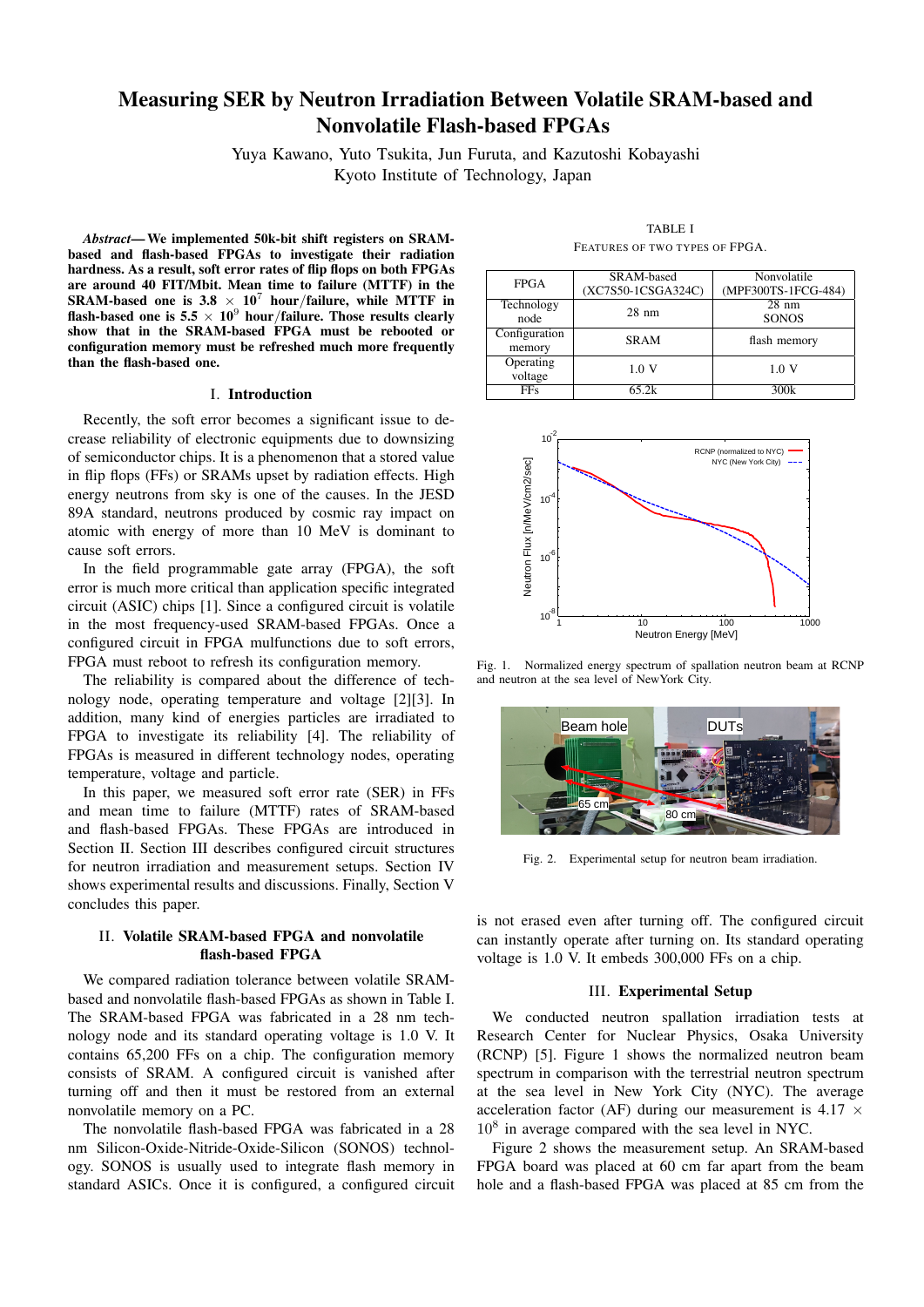#### TABLE II

TOTAL IRRADIATION TIME FOR EACH INTERVAL BETWEEN SHIFT READ & WRITE OPERATION TO SHIFT REGISTER.

| Irradiation time [min]       | Number of measurements | Subtotal time [min] |
|------------------------------|------------------------|---------------------|
|                              |                        |                     |
| 0.5                          | 227                    | 113.5               |
|                              |                        |                     |
|                              | 95                     | 95                  |
| ∍                            | 118                    |                     |
|                              |                        | 236                 |
|                              | 67                     | 236                 |
|                              |                        |                     |
|                              | 21                     | 105                 |
|                              |                        |                     |
| 10                           | 21                     | 210                 |
|                              |                        |                     |
| Total irradiation Time [min] |                        | 960 5               |
|                              |                        |                     |

TABLE III NUMBER OF ERRORS IN SRAM-BASED FPGA.

| Shift    | Stuck-      | Stuck-   | Repeating                | Error              |
|----------|-------------|----------|--------------------------|--------------------|
| Interval | at $\theta$ | at 1     | <b>Burst</b>             | Probability        |
| [min]    | [%]         | [%]      | Error $\lceil \% \rceil$ | $\lceil \% \rceil$ |
| 0.5      | 16(7.05)    | 15(6.61) | 5(2.20)                  | 15.9               |
|          | 5(5.26)     | 3(3.16)  | 3(3.16)                  | 11.6               |
| 2        | 13(11.0)    | 12(10.1) | 11(9.32)                 | 30.5               |
| 3        | 18 (26.9)   | 10(14.9) | 6(8.96)                  | 50.8               |
| 5.       | 7(33.3)     | 4(19.0)  | (4.76)                   | 57.1               |
| 10       | 12(57.1)    | 6(28.6)  | 2(9.52)                  | 95.3               |

beam hole.

Figure 3 depicts the whole measurement setup. Those two FPGA boards are configured by the PC. Input signals are generated by the signal generator and the logic analyzer captures output signals. When a configured circuit mulfunctions, the outlet box controlled by the PC turns off and on the power supply of each FPGA board. The USB interface on the PC is extended by the two USB extenders connected through the CAT5 cable. The PC is placed in the observation room outside of the measurement room to protect it from soft errors.

50,000 bit shift registers are configured to the two FPGAs. In case of the volatile SRAM-based FPGA, configuration is stored in nonvolatile flash memory on the measurement board. In case of the nonvolatile flash-based FPGA, configuration is stored in an embedded flash memory. No configuration upset was observed on the nonvolatile flash-based FPGA. We assumed that the external flash memory for the SRAM-based FPGA is also strong against soft errors [6]. Furthermore, these FPGAs are automatically reconfigured after turning on. In the flash-based FPGA, configuration is nonvolatile. However, if a configured circuit mulfunctions, configuration memory must be refreshed.

The configured shift registers are periodically shifted through the PC to see soft errors in FFs because the possibility to cause multiple errors in a short period is very low and upsets in a configuration memory becomes dominant as measurement period becomes long. If errors besides an SBU is happened, it is regarded as an error occurring outside of the FFs in the shift register. Measurement is conducted as the following procedure.

- 1) Initialize the shift registers with a checker board pattern, in which stored data is flipped every 500 bit.
- 2) Read out the shift registers through the logic analyzer. 3) Repeat 1)-3).

Table II shows irradiation time for each interval between shift operation.



Fig. 3. Block diagram of the measurement setup at RCNP.



Fig. 4. Measured error patterns.

## IV. Measurement Results

Figure 4 shows typical measured error patterns. We observed four anomalous patterns. Figure 4 (a) is when an SBU happens in a FF in the shift register. Figure 4 (b) depicts two error patterns that cannot be fixed without reconfiguration. We call those errors firm errors. The left one is so-called stuck-at fault at which output data is fixed to 0 or 1. In the right one, the length of continuous 1 prolongs to a specific period every time the stored data is read out. It is called a repeating burst error. We regarded these two patterns are caused by errors in a configuration memory. The pattern in Fig. 4 (c) is fully random, which is considered as errors in the signal generator or in the logic analyzer. The stuck-at fault can be happened if the input of a FF in the shift registers is mis-connected by a bit flip in a configuration memory.

Firm errors cannot be fixed until correct configuration data is loaded to the FPGAs. Table III shows the number of errors categorized to the firm errors in Fig. 4 (b). In each condition, the stuck-at 0 is the major error pattern. The number of firm errors increases in proportion to the measurement time. In order to improve the tolerance of SRAM-based FPGA, error correction code (ECC) must be adopted to correct SBU on configuration memory and errorneous configuration data.

We use MTTF (mean time to failure) to figure out how long those FPGAs are able to keep on running without refreshing their configuration in the terrestical region. Equation 1 is used to calculate MTTF.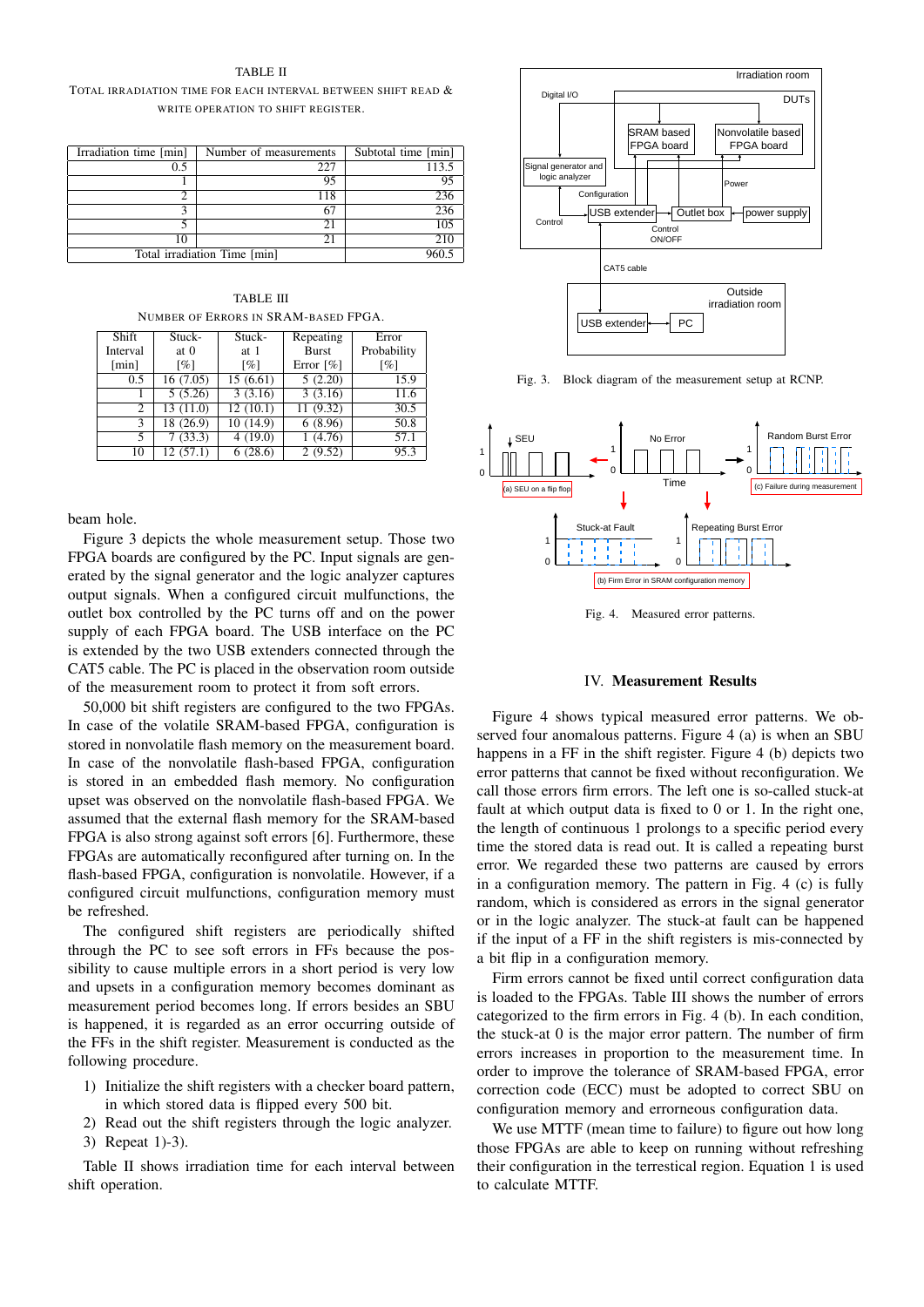TABLE IV COMPARISON CS OF CRAM BETWEEN OUR MEASUREMENT RESULT AND MANUFACTURER MEASUREMENT RESULT

|                                        | Configuration        | CS [/bit]                     |
|----------------------------------------|----------------------|-------------------------------|
|                                        | memory               |                               |
| Our measurement                        | <b>Volatile-SRAM</b> | $6.68 \times 10^{-15}$        |
| results (static)                       | Nonvolatile          |                               |
| Vendor's<br>test results (dynamic) [7] | Volatile-SRAM        | $6.99 \times 10^{-15} + 18\%$ |

TABLE V NUMBER OF SBUS IN FFS ON EACH FPGA.

| Measurement | <b>SBU</b> |             |
|-------------|------------|-------------|
| Time (min)  | SRAM-based | Flash-based |
| ი 5         |            |             |
|             |            |             |
|             |            |             |
|             |            |             |
|             |            |             |
|             |            |             |

TABLE VI

COMPARISON OF SERS OF FFS BETWEEN OUR MEASUREMENT RESULTS AND VENDOR'S MEASUREMENT RESULTS

|                                                     | Configuration<br>memory | SER [FIT/Mbit] |
|-----------------------------------------------------|-------------------------|----------------|
| Our measurement                                     | Volatile-SRAM           | 28.2           |
| results (static)                                    | Nonvolatile             | 34.5           |
| Vendor's<br>test results (dynamic) [8]              | Nonvolatile             | 460            |
| Vendor's test results<br>(dynamic, slowed-down) [8] | Nonvolatile             | 230            |

$$
MTTF \text{ [Failure/hour]} = \frac{N_{\text{error}} \times AF}{t_{\text{mt}}} \tag{1}
$$

MTTF is calculated from the number of errors (*N*error),  $AF$  and the total measurement time  $(t_{\text{mt}})$ .  $AF$  is taken into account the attenuation the distance of each FPGA board from the beam hole.

Figure 5 compares MTTF of both FPGAs. No error besides SBU was observed in the flash-based FPGA. MTTF of the flash-based FPGA is calculated from the assumption that only an error was observed throughout the measurement.

MTTF of the SRAM-based FPGA is  $3.8 \times 10^7$ hour*/*failure, while that of the flash-based FPGA is 5.5 *×* 10<sup>9</sup> hour*/*failure. The tolerance of flash-based FPGA is 140x stronger than that of the SRAM-based one. A memory cell in the SONOS structure must be erased or written by higher voltage than the nominal voltage of 1 V. In contrast, an SRAM cell can be flipped easily by generated charge by secondary particles from a neutron hit.

Table IV shows the cross sections (CS) of our measurement results and vendor's results. Equation 2 is used in order to calculate CS.

$$
CS\text{ }[\text{/bit]} = \frac{N_{\text{error}}}{N_{\text{bit}} \times AF \times t_{\text{mt}}} \tag{2}
$$

CS is calculated from the number of errors (*N*error), the number of essential bits  $(N_{\text{bit}})$ ,  $AF$  and the total measurement time  $(t<sub>mt</sub>)$ . The essential bit defined here is the number of bits in the configuration memory associated with the circuitry of the design. If an essential bit is upset, the configured circuitry



Fig. 5. MTTF of CRAM in each FPGA.



Fig. 6. Experimental results of neutron-induced SER and averaged SER of two type FPGAs.The error bars are within 95.4% confidence intervals.

is changed. However, the upset does not always affect the functionality of the design [9].

According to Xilinx Device Reliability Report, CS of CRAM is 6.99*<sup>×</sup>* <sup>10</sup>*−*<sup>15</sup>*±*18% per bit [7]. CS of the nonvolatile FPGA from the measurement was no error. The number of the essential bits for the shift register is 3,326,260 bits and the CS of the SRAM-based one from the measurement results is 6.68*<sup>×</sup>* <sup>10</sup>*−*<sup>15</sup> per bit. The number of the essential CRAM bits is calculated by the VIVADO tool from Xilinx. Our measurement result is within error bar of the vendor's one. To improve CRAM cross section needs to use ECC scrubbing CRAM periodically.

Table V shows the number of SBUs in FFs on each FPGA. Only a few SBUs were observed in each measurement. Equation 3 is used in order to calculate SER.

$$
SER \text{ [FIT/Mbit]} = \frac{N_{\text{error}} \times 10^9 \times 1024^2}{t/60 \times AF \times N_{\text{FF}}} \tag{3}
$$

SER is calculated from the number of errors  $(N<sub>error</sub>)$ , the measurement time in minutes (*t*), *AF* and the number of FFs  $(N_{\text{FF}})$ .

Figure 6 shows neutron-induced SERs according to the irradiation time. The averaged SER of both FPGAs are almost equivalent within the error bars.

Table VI shows difference of SERs between our results and vendor's results. According to the Microsemi test reports [8], the averaged SERs of FFs on the nonvolatile FPGA are 460 FIT/Mbit and 230 FIT/Mbit under a checkerboard pattern and slowed-down checkerboard pattern. However, they measured a 4,000-bit shift register chain compared the output and a golden